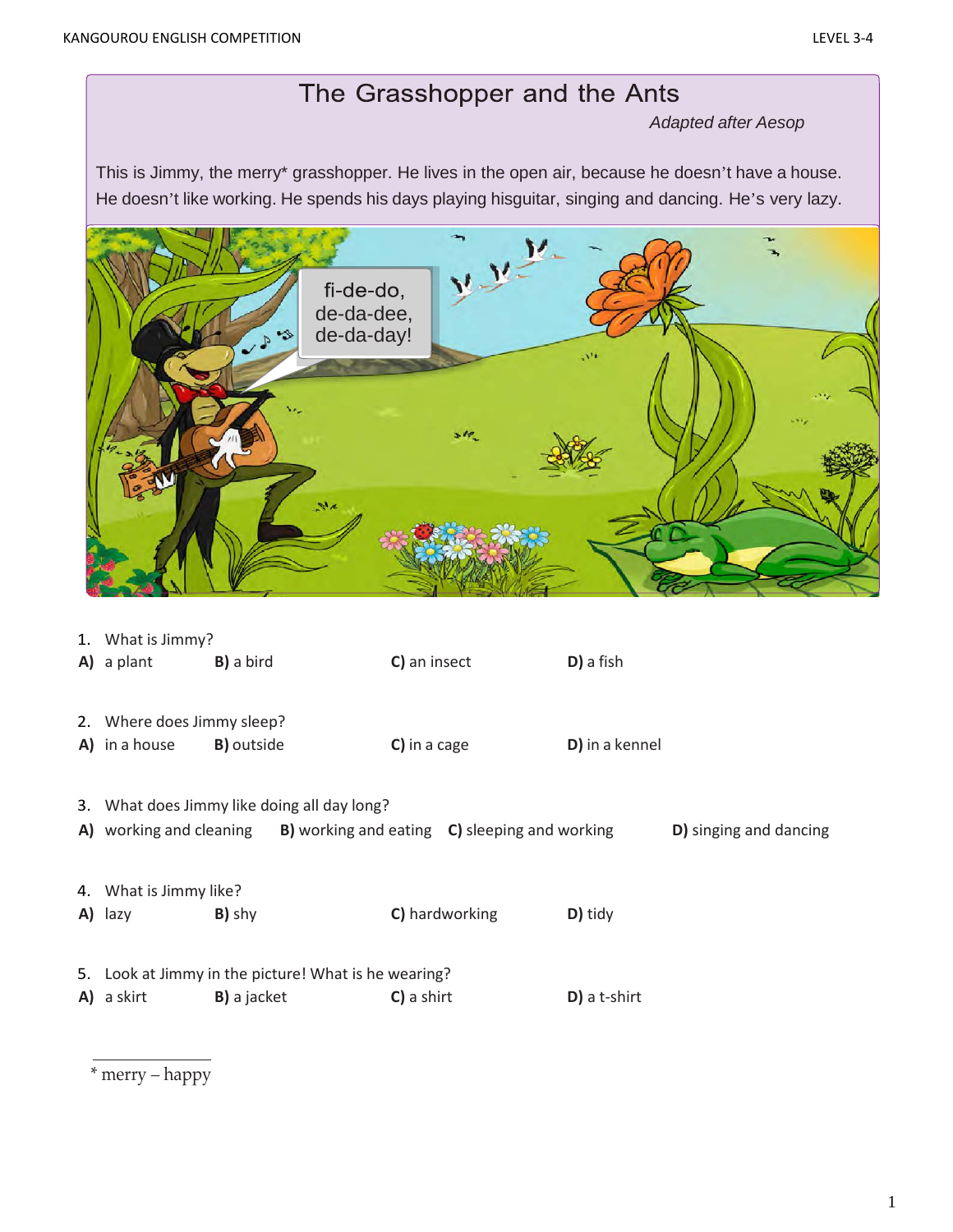These are Susie and Sally, the ants. They're Jimmy's neighbours. Their house is big. It has two bedrooms and one large storeroom. During spring and summer they work very hard. They gather things to eat for the winter. They have little time to play and dance.



| 6. Susie and Sally are                            |                           |                      |                 |
|---------------------------------------------------|---------------------------|----------------------|-----------------|
| A) neighbours                                     | <b>B)</b> aunts           | C) ants              | D) grasshoppers |
| 7. During the warm seasons, Susie and Sally       |                           |                      |                 |
|                                                   |                           |                      |                 |
| A) build their home                               | <b>B</b> ) dance and play | C) stay in the house | D) collect food |
|                                                   |                           |                      |                 |
|                                                   |                           |                      |                 |
| A) keep                                           | <b>B</b> ) cook           | C) eat               | D) freeze       |
| 9. In the picture above, the bee                  |                           |                      |                 |
|                                                   |                           |                      |                 |
| A) is walking                                     | <b>B)</b> is going        | C) are working       | D) is flying    |
| 10. Look at the picture and find the odd one out! |                           |                      |                 |
|                                                   |                           |                      |                 |
| A) mushrooms                                      | <b>B</b> ) truck          | C) plants            | D) wheelbarrow  |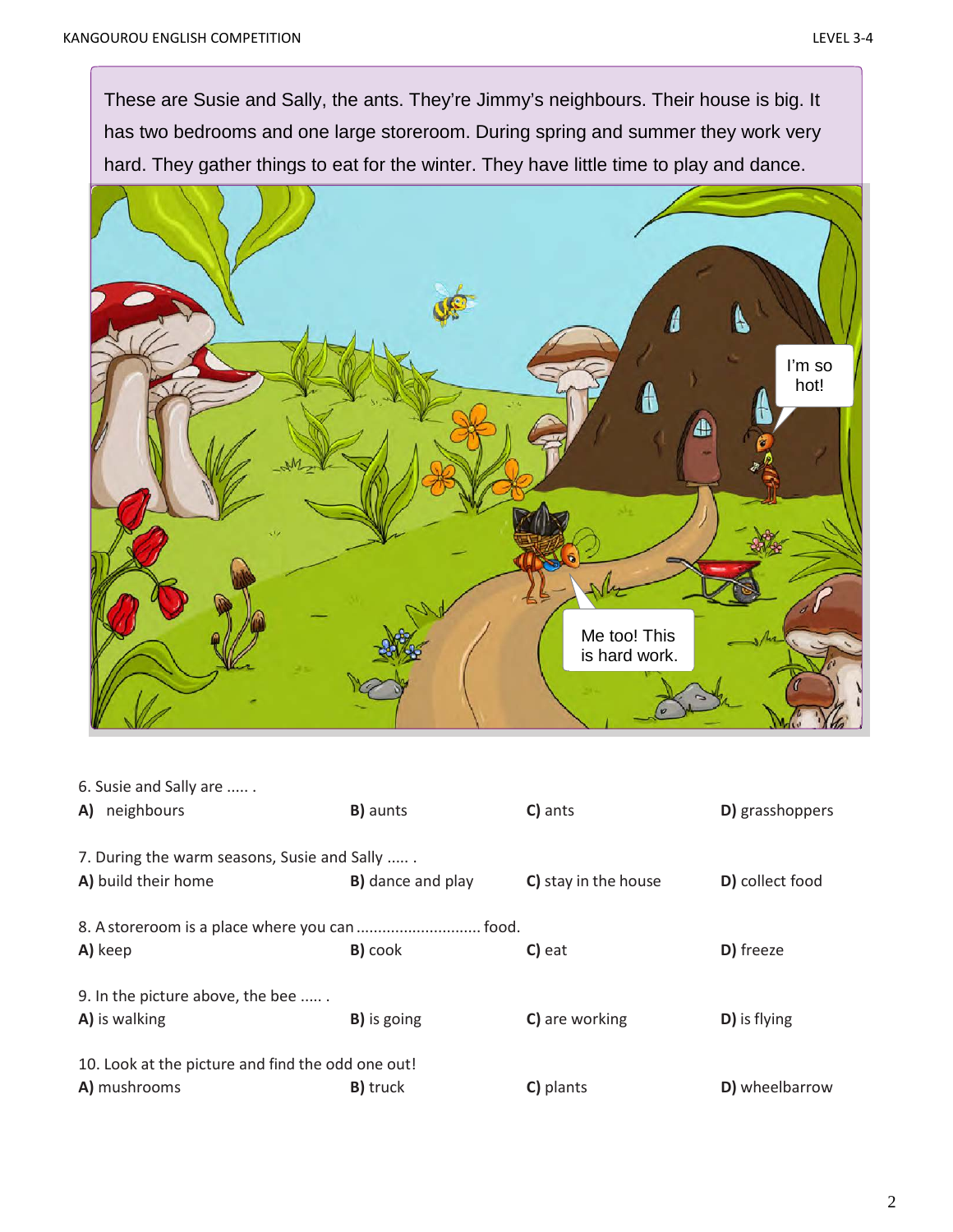Today is Monday. The sun is still shining. The sky is so clear! The grasshopper and his friends are in the woods. Jimmy is giving a concert. They're having so much fun! Jimmy, you're such a great player !!! Thank you, my dear friends! And a good dancer, too! M when

| 11. Today is Monday! Monday means                       |                        |                  |                 |
|---------------------------------------------------------|------------------------|------------------|-----------------|
| A) sun's day                                            | B) moon's day          | C) stars' day    | $D)$ sky's day  |
| 12. What's the weather like?                            |                        |                  |                 |
| A) It's windy.                                          | <b>B)</b> It's cloudy. | C) It's rainy.   | D) It's sunny.  |
| 13. Look at the picture! What is the little bear doing? |                        |                  |                 |
| A) He's sleeping.                                       | <b>B)</b> He's eating. | C) He's dancing. | D) He's flying. |
| 14. There are animals and insects the concert.          |                        |                  |                 |
| A) at                                                   | B) in                  | C) for           | D) down         |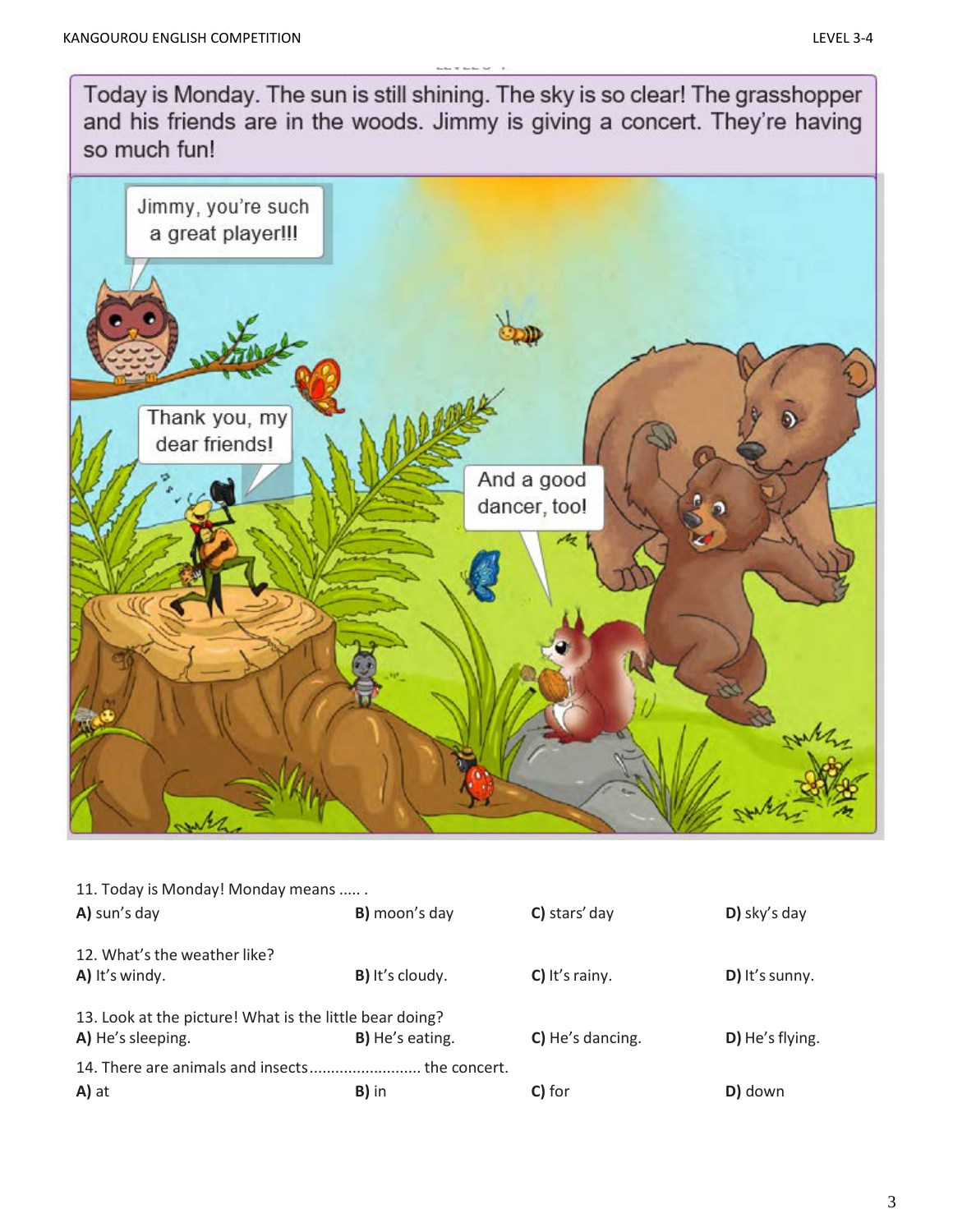While playing his guitar, Jimmy hears a noise. In order to tell where the noise is coming from, he jumps up high onto the branches of the tree. He sees his neighbours carrying seeds. Susie and sally seem hot and tired.



Jimmy laughs at them and then goes to party with his friends.

- 15. What does Jimmy want the ants to do when he meets them?
- **A)** to play hide-and-seek with him
- **B)** to go for a swim in the river
- **C)** to stop working and sing and dance with him
- **D)** to work much harder and faster
- 16. Why don't the ants accept the grasshopper's invitation?
- **A)** They don't like singing and dancing.
- **B)** They're too busy collecting food.
- **C)** They don't like the grasshopper.
- **D)** It's too hot to dance in the sun.

## 17. Look at the picture and choose the **false** sentence.

- A) The rabbit is jumping over the rock.
- **B)** The squirrel is climbing up the tree.
- **C)** Jimmy is sleeping on a branch.
- **D)** Each ant is carrying a basket on their back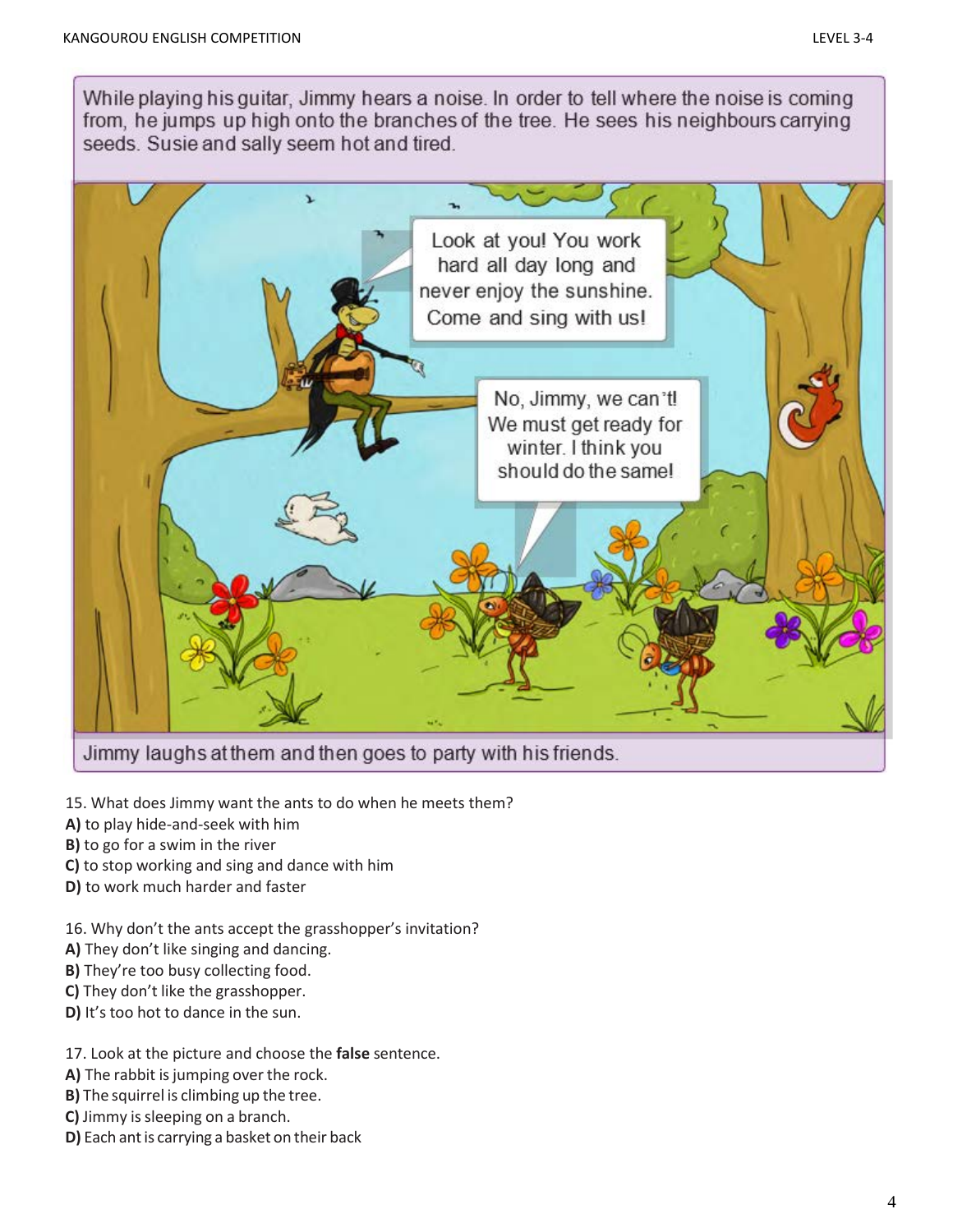

18. According to the text, what season is it?

| A) spring                                      | <b>B</b> ) summer            | C) autumn         | D) winter      |
|------------------------------------------------|------------------------------|-------------------|----------------|
| 19. The squirrel says<br>A) the ants are right | <b>B</b> ) she wants to play | C) Jimmy is right | D) she's tired |

## 20. Match the opposites.

|                                      | $1.$ day     | $2.$ $crv$              | 3. come          | 4. silence |                  |
|--------------------------------------|--------------|-------------------------|------------------|------------|------------------|
|                                      | <b>a.</b> go | <b>b</b> . noise        | c. laugh         | d. night   |                  |
| A) $1d/2b/3a/4c$                     |              | <b>B)</b> $1d/2c/3a/4b$ | C) $1d/2a/3c/4b$ |            | $D)$ 1c/2d/3a/4b |
| 21 October is the month of the year. |              |                         |                  |            |                  |

21. October is the month of the year.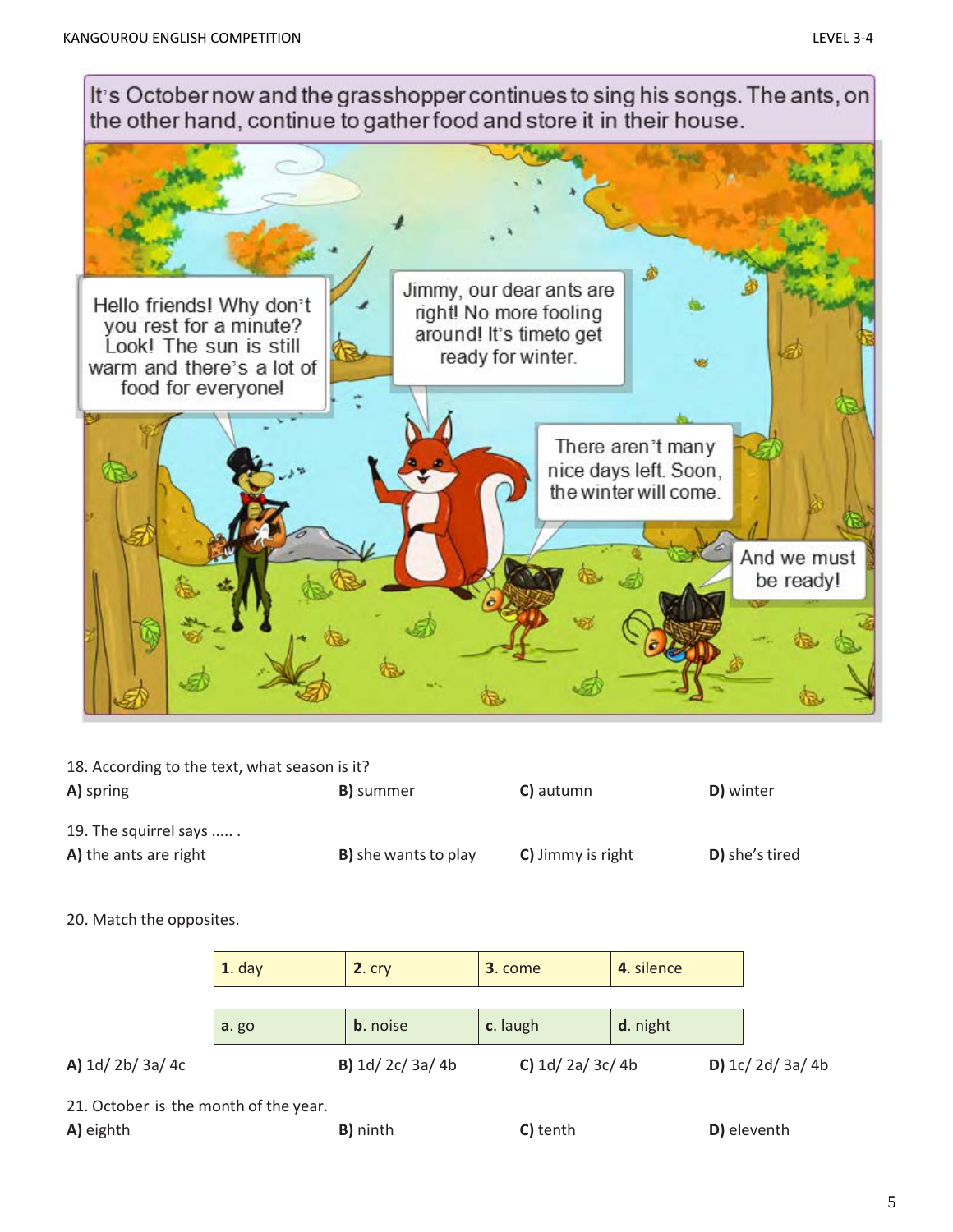Weeks later Jimmy wakes up in the morning. He has a big surprise. Snow is everywhere. He's so cold! And hungry, too. But he doesn't have anything to eat. He's so sad...



|                                   | 22. When he wakes up, the grasshopper feels |                             |                          |  |
|-----------------------------------|---------------------------------------------|-----------------------------|--------------------------|--|
| A) hungry and hot                 | <b>B)</b> cold, but happy                   | C) very cold and hungry     | D) very tired and chilly |  |
| 23. What is Jimmy thinking about? |                                             |                             |                          |  |
| A) a warm place and food          | <b>B</b> ) his guitar                       | C) his friends in the field | D) his family            |  |
|                                   |                                             |                             |                          |  |
|                                   |                                             |                             |                          |  |
| A) a bowl/ its                    | $B$ ) a pan/ its                            | $C$ ) a pot/ its            | D) a kettle/ his         |  |
|                                   |                                             |                             |                          |  |
|                                   |                                             |                             |                          |  |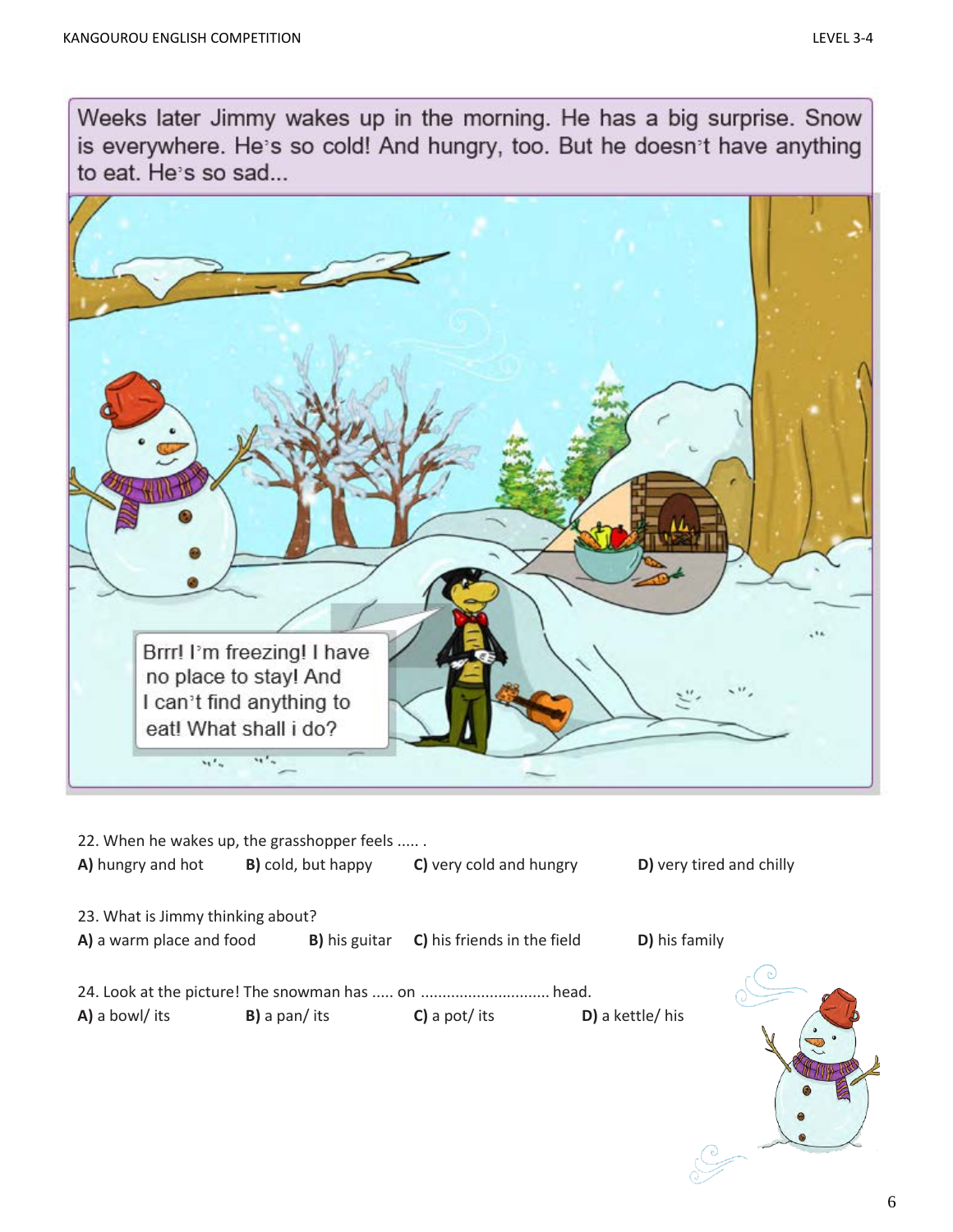He walks for hours through the snow, searching for food and shelter. He doesn't know what to do. As he walks, he arrives at the ants' house. He hopes they will help him. So he knocks on their door.



| 25. Jimmy for the ants' help. |  |  |  |  |  |
|-------------------------------|--|--|--|--|--|
|-------------------------------|--|--|--|--|--|

| A) answers                                               | B) says                | C) orders                | D) asks            |
|----------------------------------------------------------|------------------------|--------------------------|--------------------|
| 26. Do Sue and Susan help Jimmy?                         |                        |                          |                    |
| A) Yes, they can.                                        | B) No, they don't.     | C) Yes, she does.        | $D)$ Yes, they do. |
| 27. Choose the suitable words to complete the questions: |                        |                          |                    |
| 1. $\ldots$ needs help?                                  | A) Which/How/Where/Why |                          |                    |
| 2.  's the weather like?                                 |                        | B) Who/ What/ Where/ Why |                    |
|                                                          |                        |                          |                    |

- **3.** ... 's the ants' house? **C)** What/ How/ Why/ When
	-
- **4.** ... is Jimmy sad? **D)** Who/ How/ Where/ Why